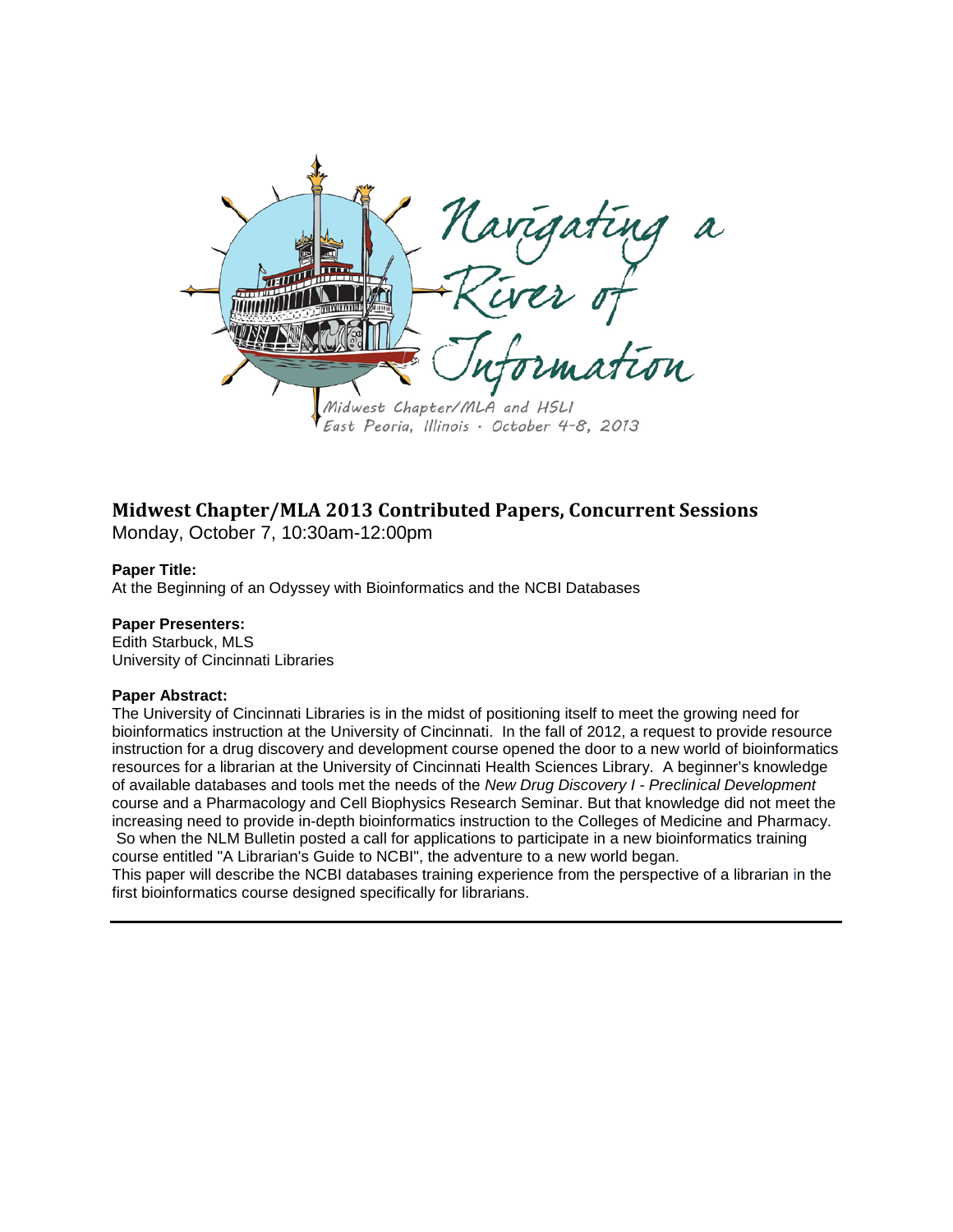Bridging the Gap from Concepts to Practice: An EBP Assignment for Nurse Practitioner Students

## **Paper Presenters:**

Jen DeBerg, OT, MLS University of Iowa Libraries

# **Paper Abstract:**

This paper will describe experiences in establishing, evaluating, and refining an EBP assignment in the nurse practitioner (NP) curriculum. The objective of the paper is to provide an in-depth explanation of the assignment and assessment process to enable other professionals to generate ideas for their settings. This assignment was initiated in conjunction with nursing faculty, with aims to expand NP students' skills in searching for evidence related to clinical questions and promoting habits of collaboration with a medical librarian during this process. The following will be shared in sufficient detail that interested library professionals could adapt for their institutions: assignment criteria with grading rubric, librarian role in providing instruction, format for submission, and overview of how this assignment fits into the NP curriculum.

In an effort to more completely evaluate the effectiveness of library instruction, the author is experimenting with a different method of assessment than previously used: a thorough analysis of content from submitted papers. Level of understanding of appropriate resources and construction of effective search strategies will be determined and shared. In addition, the author will explore how different types of instruction (face to face, video, email) may have an impact on student learning of information literacy concepts. It is expected that this method, in conjunction with course evaluation and faculty input, may stimulate ideas for modifying the course instruction, assignment, or future assessment methods.

# **Paper Title:**

Building EBP Skills in Medical Students with a Longitudinal Curriculum Integrated Plan

# **Paper Presenters:**

Amy Blevins, MALS University of Iowa

# **Paper Abstract:**

## **Objectives:**

The goal of this project is to create a structured educational plan for medical students that instills information literacy skills to support evidence-based practice.

**Methods:** The liaison to the college of medicine met with the course directors for three required clerkships and for the Foundations of Clinical Practices (FCP) courses which take place during the medical students' first four semesters. Instructional sessions were developed with the goal of supporting the learning objectives and assignments in the courses while also building on the medical students' evidence-based practice skills. Instructional sessions are taught by a librarian once each semester during the students' first two years as well as during three of the required clerkships. In addition, a flow chart was created in conjunction with the EBM curriculum developer to reinforce the use of multiple resources. Assessment is being done through a combination of formal and informal evaluation.

**Results:** Satisfaction based surveys have shown that students are appreciative of the lectures, with interest decreasing from the first semester to the fourth. The majority of the students have been able to answer exam questions covering material from the preclinical library sessions, and the search skills of students in clerkships appear to have improved over time.

**Conclusions:** The College of Medicine is implementing a new curriculum starting in August 2013. This involves a restructuring of the courses that contain the library sessions; however, the librarian looks forward to expanding collaborations with course directors that will improve future library instruction sessions.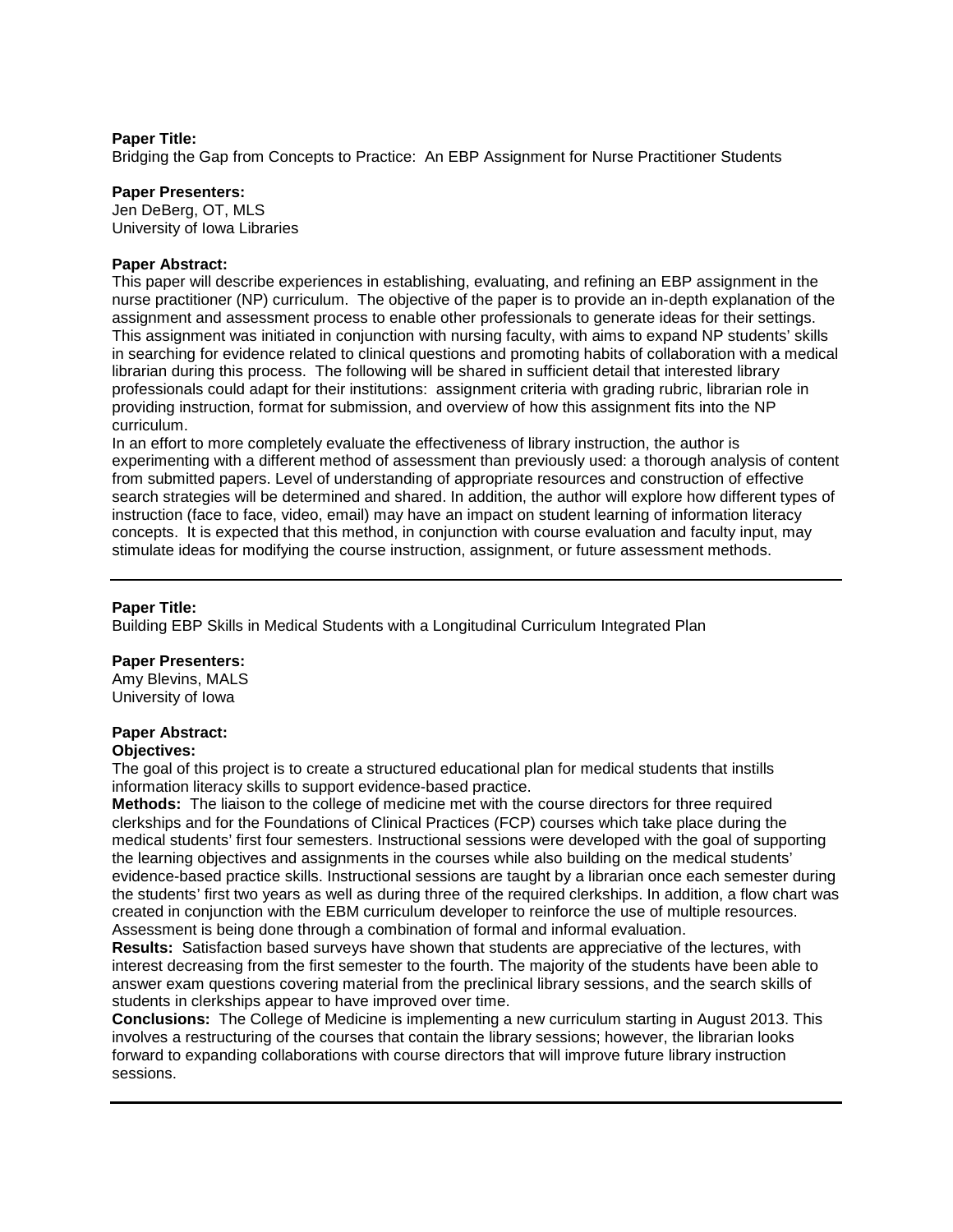Controlling the Flood of Demand-Driven Acquisition

## **Paper Presenters:**

Janna Lawrence University of Iowa

# **Paper Abstract:**

Hardin Library for the Health Sciences, as part of the University of Iowa Libraries, initiated a demanddriven acquisition (DDA) program in 2009. The DDA program was set up through our book vendor, YBP, with books from the ebrary platform, and was initially based on the selection profiles set up through YBP. DDA proved to be extremely popular across all subject areas on campus, including the humanities and social sciences. This paper will discuss Hardin Library's particular experience with the program involving books in medicine, dentistry, nursing, pharmacy, public health, and other biomedical fields. Lessons learned include that a profile set for print books may not be right for electronic books, that users may not select the same titles as librarians, and that DDA is not yet a complete substitute for subject-specialist selection.

# **Paper Title:**

Cyberchondria: Too Much Information for the Health Anxious Consumer?

#### **Paper Presenters:**

Amber Loos, MLIS, MPH Southern Illinois University

## **Paper Abstract:**

Cyberchondria, a term which was recently coined and popularized by the media, is receiving more and more attention from the medical community as consumers become increasingly reliant on online health information for symptom checking and self-diagnosis. A review of the literature on this topic reveals the pivotal role which health anxiety can play in online health information seeking and suggests possible solutions to this issue. The objectives of this paper are to introduce the concept of cyberchondria, provide a history of the term, and highlight its relevance to libraries. Particular attention is paid to recent research and its implications for the provision of consumer health education and library services.

# **Paper Title:**

Downstream from the hospital to the library: Using a quality improvement program for library effectiveness

## **Paper Presenters:**

Elizabeth Moreton, Health Sciences Librarian Southern Illinois University Edwardsville

## **Paper Abstract:**

Hospital administrators use quality improvement (QI) programs to increase patient safety and clinical effectiveness. Libraries provide support materials for these initiatives but do not usually participate in such rigorous self-study. By implementing a QI program such as Six Sigma, the library can both improve services and demonstrate previously intangible worth to administrators. Due to its flexibility, Six Sigma lends itself to the assessment of many areas of the library and has previously been used in interlibrary loan and circulation.

Two health science librarians piloted a small-scale Six Sigma program to measure and improve four librarian responsibilities: reference, collection management, instruction, and outreach. For reference, a cost-benefit analysis compared the number of questions as well as the value of information given across reference media. A histogram study of nursing books revealed low usage and the need for more precise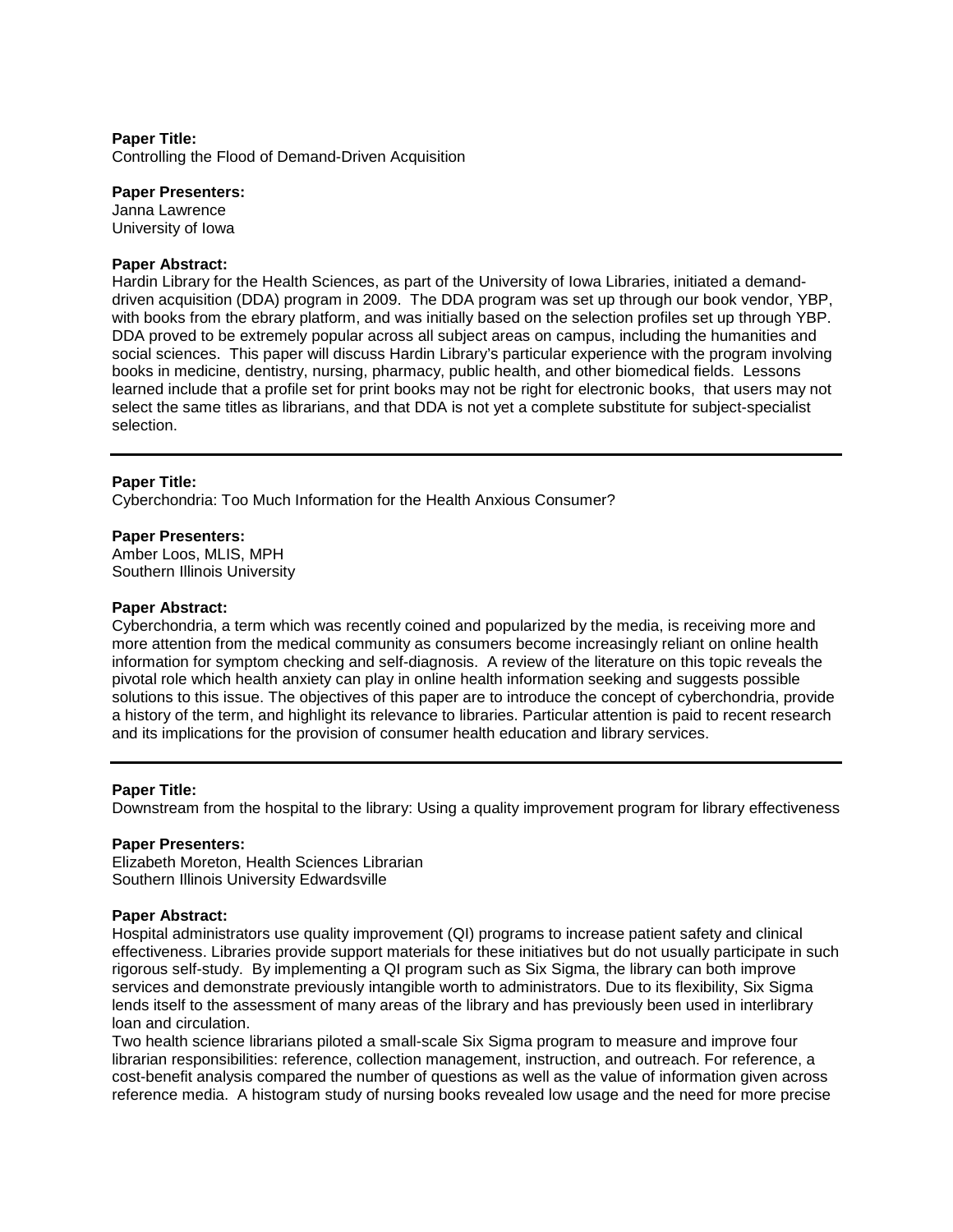collection. Using an Ishikawa (or fishbone) diagram for instruction, the librarians targeted factors contributing to students' lack of comprehension and developed practical solutions. Finally, a PICK chart prioritized strategies for outreach and exposed barriers to implementation.

Overall, the study uncovered several unexpected but necessary changes to be made in the library. Some difficulties arose in the process of collecting data; however, the project was manageable and no formal training was required to implement it. Similar studies are recommended for hospital libraries and academic libraries to identify and improve library services.

# **Paper Title:**

Enhancing research on a clinical decision support and geographic information system: getting involved as informationists

## **Paper Presenters:**

Elizabeth Whipple, Rick Ralston, Jere Odell, Carly Zimmerman, Gilbert Liu Indiana University School of Medicine

# **Paper Abstract:**

In 2012, the National Library of Medicine (NLM) funded its first ever administrative supplement for informationists. The purpose of these grants is to enhance multidisciplinary basic and clinical research by integrating information specialists (informationists) on research teams in order to improve the capture, organization, and management of biomedical research data. Three informationists at the Indiana University School of Medicine were awarded one of these supplements to work on the Child Health Improvement through Computer Automation (CHICA) system. CHICA is a computer decision support system that interfaces with existing electronic medical record systems (EMRS) and delivers "just in time" patient-relevant guidelines to physicians during the clinical encounter. CHICA-GIS integrates a geographic information system (GIS) with CHICA to refer pediatricians and parents to relevant health services (as needed, for physical activity, dental care, or tutoring) near the patient's neighborhood. The informationists are enhancing the CHICA-GIS system by: improving the accuracy and accessibility of information, managing and mapping the knowledge which undergirds the CHICA-GIS decision support tool, supporting community engagement and consumer health information outreach, and facilitating the dissemination of new CHICA-GIS research results and services. This paper describes the initial process for approaching and collaborating with researchers, writing the grant and getting funded, and progress on the project goals to date.

## **Paper Title:**

Fording the Data Stream

## **Paper Presenters:**

Abigail Goben, MLS Rebecca Raszewski, MS, AHIP University of Illinois at Chicago

## **Paper Abstract:**

Prior to Fall 2011, statistical data for a health sciences library's information services department was captured on paper. Cumulative data was captured only for monthly and annual reporting, with support staff time needed monthly to aggregate the data. To improve accuracy and more frequent data analysis, Google Forms were implemented for reference desk statistics in August 2011. All information services statistics moved to electronic reporting in January 2012.

Two opportunities arose: to improve data management understanding and statistical analysis skills using nonsensitive data and to use the analysis to inform staffing decisions and departmental strategic goals.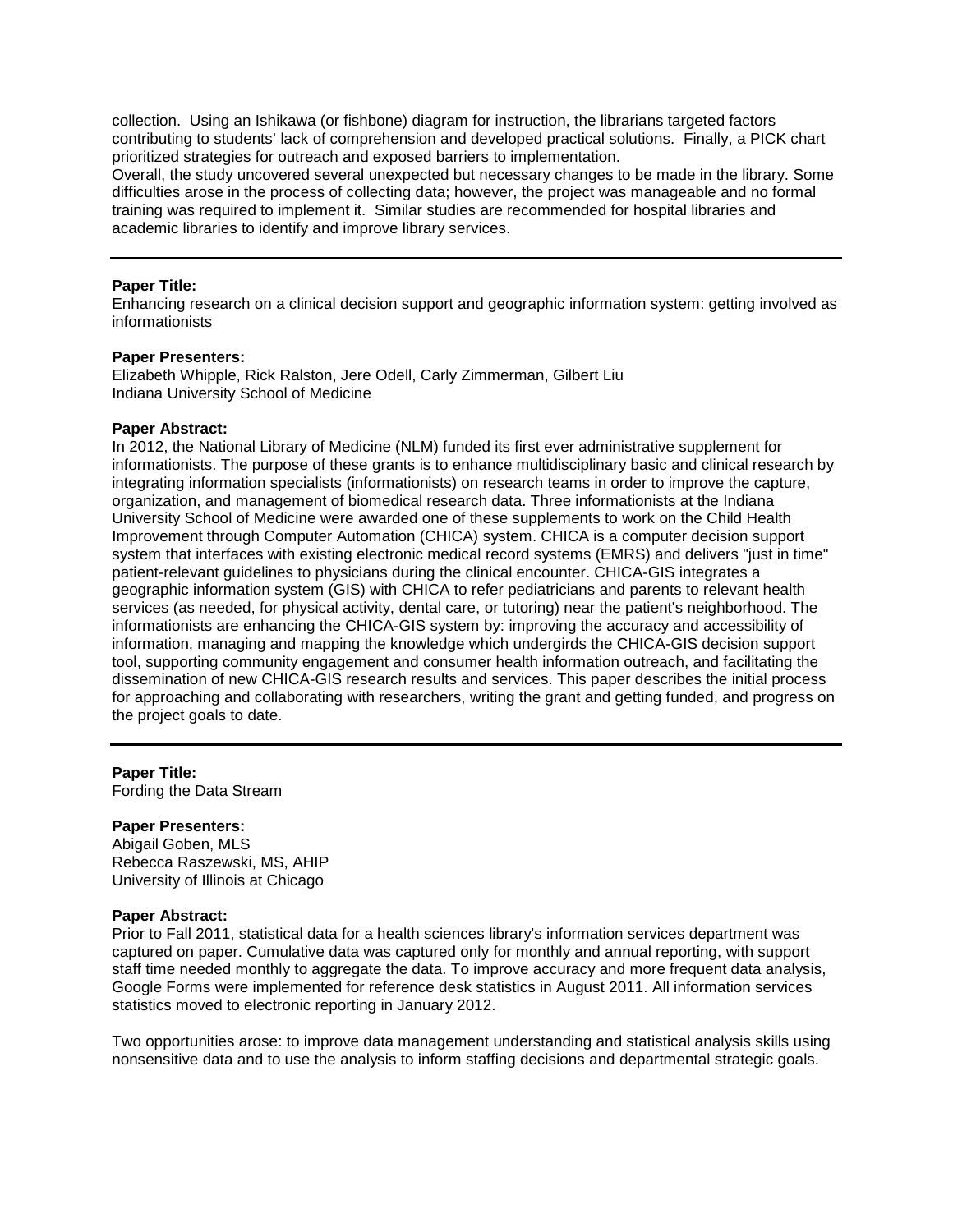The analytical features available in Google Forms provide quick calculations and development of charts, allowing both faculty and administration to gain a timely, accurate picture of the quantity, type of questions, and faculty expertise. The previous five years of reference desk statistics were retroactively compiled electronically. Statistical analysis was run using Google Forms, Microsoft Excel, and SPSS.

Positive outcomes from this project include immediate access to statistics, the transition of reference desk staffing from faculty to faculty-supported student workers, and justified the need for additional faculty. Preset calculations reduced the tallying burden for monthly and annual reporting. Faculty explored data entry, maintenance, short and long term storage questions, data sharing, and analysis by tackling a small, nonsensitive data set. The data continue to be reviewed for trends and to develop staffing models in conjunction with an upcoming renovation.

The presentation will include screenshots of relevant data and demonstrate how to create forms.

# **Paper Title:**

From Beached to Re-launch While Charting a New Course: Digitization of a Retrospective Thesis **Collection** 

# **Paper Presenters:**

Jan Cox Indiana University School of Dentistry Library

# **Paper Abstract:**

**Objective:** This presentation will describe a pilot collaborative initiative which resulted in the successful digitization of 112 professional school graduate pediatric dentistry print theses. The collection now is floating amidst a river of other OA publications on a campus institutional repository (IR). .

**Methods:** The presentation will document the process of migrating from the print archive to an OA electronic archive. Staffing, software and equipment used, workflows, challenges encountered as well as the potential impact of digitizing the retrospective file will be presented. Cost, production data, access and download statistics for the 112 digitized theses will be shared.

**Results:** Institutional Repository access, intra-institutional collaboration, engagement in the broader open access conversation, and heightened author, department and institutional research visibility were achieved by charting this new course. The pilot project fulfilled the promise of breaking these departmental theses loose from their beached status in the print user world and re-launching them into the much wider OA digital world. Advocacy, authorization, approval and acceptance were essential navigational tools used to re-launch and chart the new course for these graduate theses.

**Conclusion:** Transitioning from a physical single copy print archive to an OA digital archive with 24/7 unlimited worldwide user access was rewarding and generally without serious complications. Using this OA river channel has not only given new life to these resources but has served to demonstrate its applicability for other retrospective theses print collections.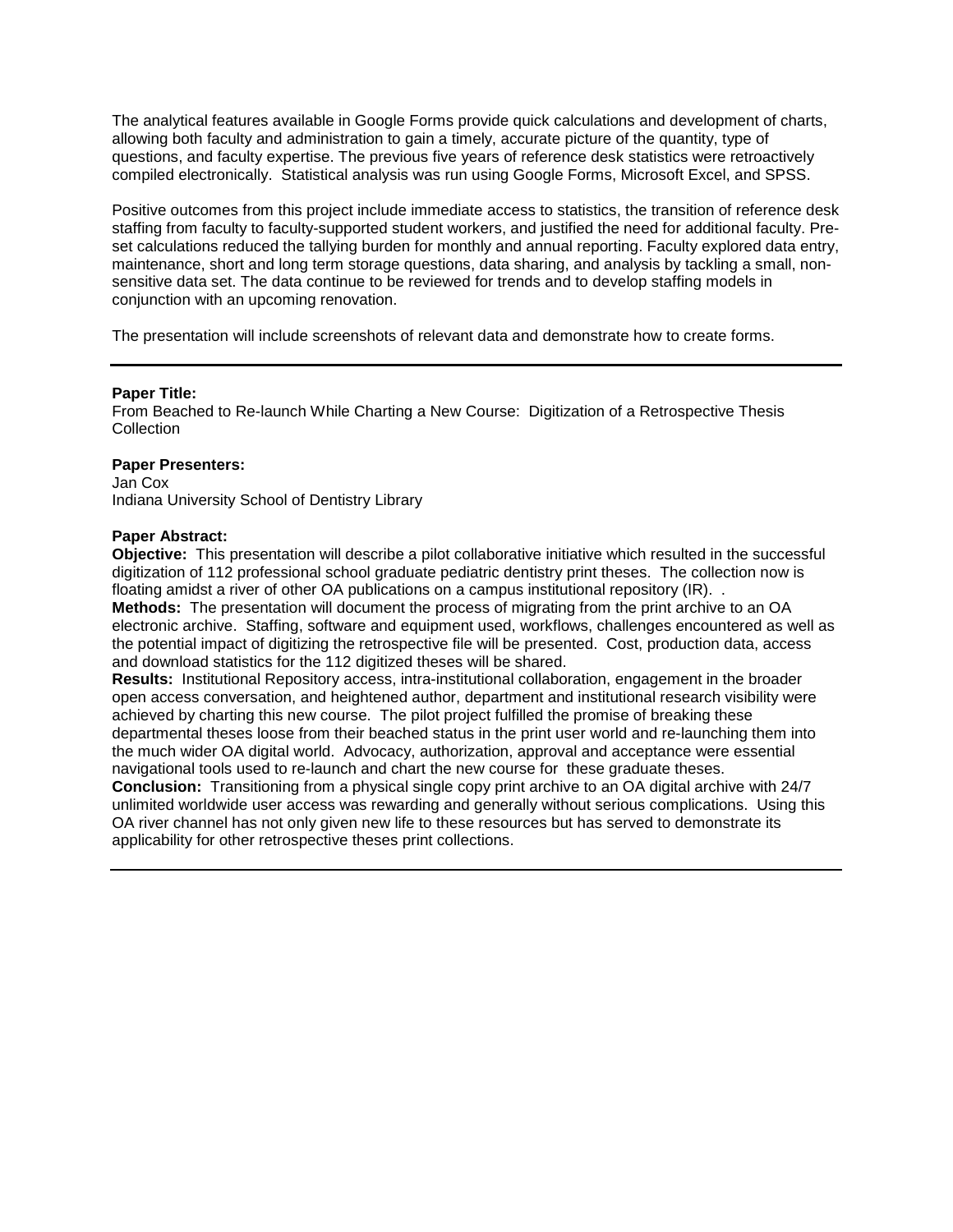Library instruction and first-year medical students.

# **Paper Presenters:**

Ryan Rafferty Library of the Health Sciences-Urbana University of Illinois-Chicago

# **Paper Abstract:**

**Objective:** The purpose of this study is to determine if first-year medical students used resources highlighted during library instructional sessions for their assigned coursework. Citation analysis and survey results over two academic years (2011-2013) will be used to assess the impact of the library's instructional sessions, supplemental online materials, and course LibGuide.

**Methods:** Library instructional sessions were conducted two weeks prior to the due date of the student's assignments. Copies of the assignments (with cited references) were given to the researcher for analysis. The cited references were categorized and analyzed. Students were sent an email invitation to complete an online survey that sought feedback about library instruction and other library-created supplemental materials for their course. Data from the survey was collected and analyzed.

**Results:** Assignments submitted between August 2011 and May 2013 contained 2,119 citations. 75.37% came from some library resource. 44.79% of all citations came from databases demonstrated at library instructional sessions. 21.61% came from a specific resource listed on the course guide. 130 of 261 students completed the survey (49.81% response rate). 62.79% (n=81/129) of respondents "strongly agreed" the library instructional sessions positively impacted their research. 71.90% (n=87/121) of respondents "strongly agreed" the course guide positively impacted their research.

**Conclusions:** Citation analysis shows students primarily cited library resources and utilized databases and resources demonstrated at library instructional sessions. Student survey responses indicated that library instructional sessions and especially the course guide had a positive impact on their research.

## **Paper Title:**

Mark twain! Navigating the River of Patient Engagement

## **Paper Presenters:**

Melinda Orebaugh, MLS Gundersen Health System

Melissa Heintz, RN Interactive Patient Education Nurse Department of Nursing Gundersen Health System 1900 South Ave, Mailstop: HO1-011 La Crosse WI 54601 Phone: 608-775-4864 Email: [msheintz@gundersenhealth.org](mailto:msheintz@gundersenhealth.org)

## **Paper Abstract:**

Patient engagement is good for business; patient engagement is a strategy for healthcare performance improvement. This paper describes an interdisciplinary collaborative to engage hospitalized pediatric, adult and behavioral health patients in their care by implementing GetWell:)Network®, an interactive patient care system. Education, entertainment, empowerment and engagement are fundamental to this disruptive innovation for patients and their families and, to the ensuing transformation in patient experience.

Myriad aspects of a successful interactive patient care system implementation will be presented such as required staff culture and workflow changes, staff education and training, content selection and creation, copyright and licensing, patient advisory group involvement, electronic health record interface, health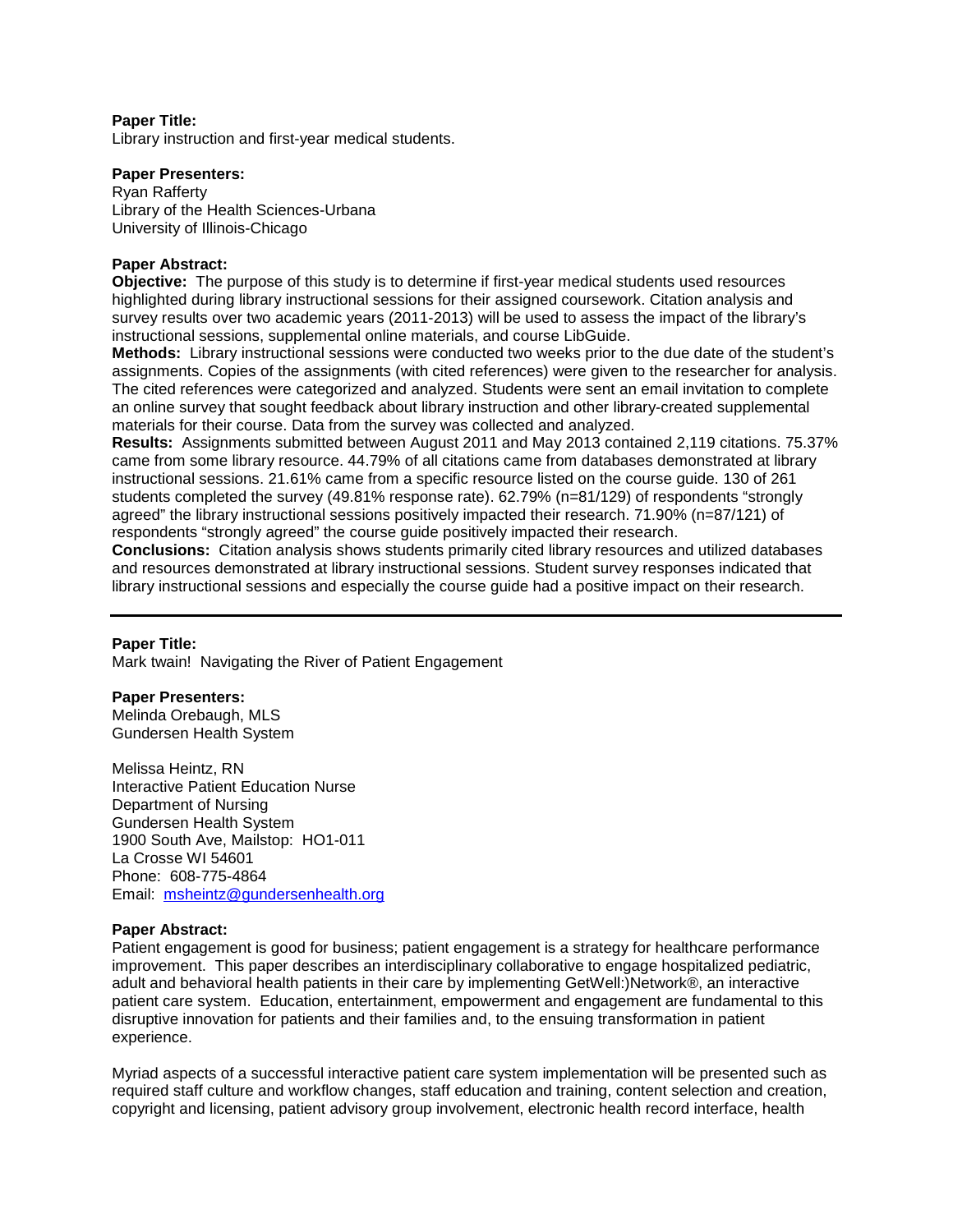literacy and teach-back, and the impact on staff providing direct patient care. Selected organizational improvement strategies, also known as an outcomes achievement plan, which includes falls prevention, noise at night, completion of assigned patient education, patient questions of the day, and retail alerts, will also be addressed.

Librarian leadership and influence as a member of the interactive patient care implementation team can enhance the hospitalized patient's experience, positively impact staff's clinical practice and help to improve organizational outcomes. Librarians 'sing the mark' for patient engagement!

# **Paper Title:**

Navigating a River of Social Media Information

# **Paper Presenters:**

Donald S. Pearson, MBA/MIS, [dpearson@mchs.com](mailto:dpearson@mchs.com) Stevo Roksandic, MBA, MLIS, [sroksandic@mchs.com](mailto:sroksandic@mchs.com) Mount Carmel Health Sciences Library

# **Paper Abstract:**

The use of social media was until recently seen as an extracurricular activity indulged in after work hours with friends. Recently, though, websites such as Facebook, twitter, YouTube and even iTunes U have been integrated into professional networks, corporate websites and even federated search engines! Each site has its strengths, weaknesses, threats and opportunities. Medical and Academic Library web presences can be greatly enhanced and empowered by using emerging technologies judiciously and creatively. This paper will delve into what we at Mount Carmel Health Sciences Library (MCHSL) have learned as we follow the currents of social media.

We will examine how we have connected and integrated in-person events and classes with our social media presence and other cloud-based emerging technologies such as iTunes U. We will share how MCHSL's virtual and live relationships have supported and enhanced each other. We will review how we have implemented virtual services such as live chat, suggestion box, online room bookings, tweets, online posts, virtual tours, online orientations, video testimonials, online courses and more to connect to our customers where they are in the flow of the Internet.

Finally, we will look downriver to determine where this torrent of information will take us next. Where will our customers be looking for us tomorrow? Will we be ready for what is around the next bend in the river? Our experiences in social media have taught us how to use emerging technologies like cloud computing applications to augment our personalized services in the virtual world.

## **Paper Title:**

"Navigating the IRB for the Library Environment"

## **Paper Presenters:**

Heidi M. Nickisch Duggan, MA, MS Northwestern University

## **Paper Abstract:**

An organization's Institutional Review Board is a committee (or multiple committees) whose primary responsibility is to protect the rights and welfare of human research participants. Some of the research in academic, academic health sciences, and hospital libraries is human subjects research that requires IRB approval. However, some social and behavioral research does not require IRB approval, even when human research participants are involved. This paper proposes to navigate the IRB landscape for librarians, and will provide a framework that librarians can use to navigate the IRB environment. This paper covers a brief history of the IRB; when an IRB review is required for a project; IRB review categories; human subjects training/CITI certification; developing the IRB application and additional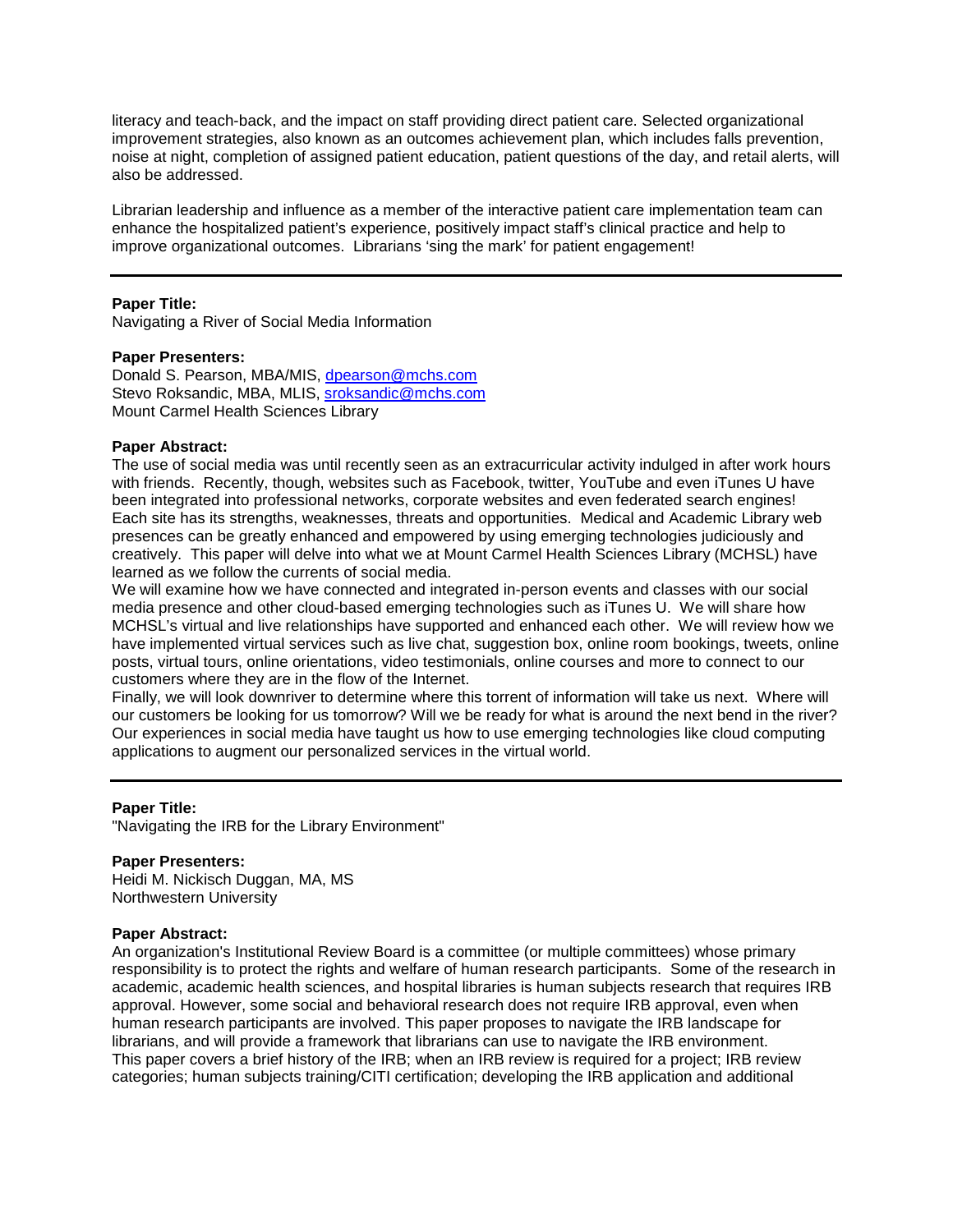material; collaborative/cross-institutional work (multi-site/data centers); the consent process; protocol revisions; data/safety monitoring; and librarians' contributions to the IRB. Please join me for an entertaining and enlightening introduction to the IRB.

# **Paper Title:**

Navigating the Social Media Stream: Smooth Sailing on Twitter for Medical Librarians

# **Paper Presenters:**

Mary Wilkins Jordan Simmons College - Graduate School of Library and Information Science

## **Paper Abstract:**

It can be difficult to reach out to patrons in new ways, but Twitter can be a good tool to successfully navigate the difficult waters of advocacy and communication. This presentation will look at the results of my research into the use of Twitter by medical librarians, as well as looking at other how other library types have used Twitter. We will discuss some strategies for ensuring librarians are using this tool effectively to reach out to their communities and to share important, useful, and even entertaining information with community members both locally and at a distance from the library. We will close with some tips for measuring the effectiveness of a Twitter account, to provide a useful ROI to administration or other supervisors.

# **Paper Title:**

Navigating your library to steady seas: How to market your library services & get buy-in from stakeholders and make your library a permanent fixture at your institution

# **Paper Presenters:**

Kacy Allgood, MLS, AHIP Indiana University, Department of Emergency Medicine, Division of Out-of-Hospital Care

## **Paper Abstract:**

Libraries face many threats – reduced funding, rapidly changing information needs, delivery models, and low awareness from leaders. Without raising awareness of our services and demonstrating the value of the library, we risk professional extinction. Librarians must market information services and communicate their value every day, not just in times of budget crisis. The combination of marketing and customer service creates vocal library advocates. These allies will ensure that libraries and information services thrive well into the future. Practical steps to help librarians network, market their services and influence leaders include will be outlined. Case examples will help librarians to identify leaders, assess client needs, outline service & communication strategies and communicate library/librarian value to stakeholders.

# **Paper Title:**

Replicating Rochester: Developing a Feasible Multi-Institution Study of User Information Needs in the Health Sciences

# **Paper Presenters:**

Jeanne M. Link, MS, MLIS Jonna Peterson, MLIS Library of Rush University Medical Center

## **Paper Abstract:**

Ethnographic methods are an extremely effective way of gathering data about people's motivations, behavior, and needs. In the original University of Rochester ethnographic study, Dr. Nancy Fried Foster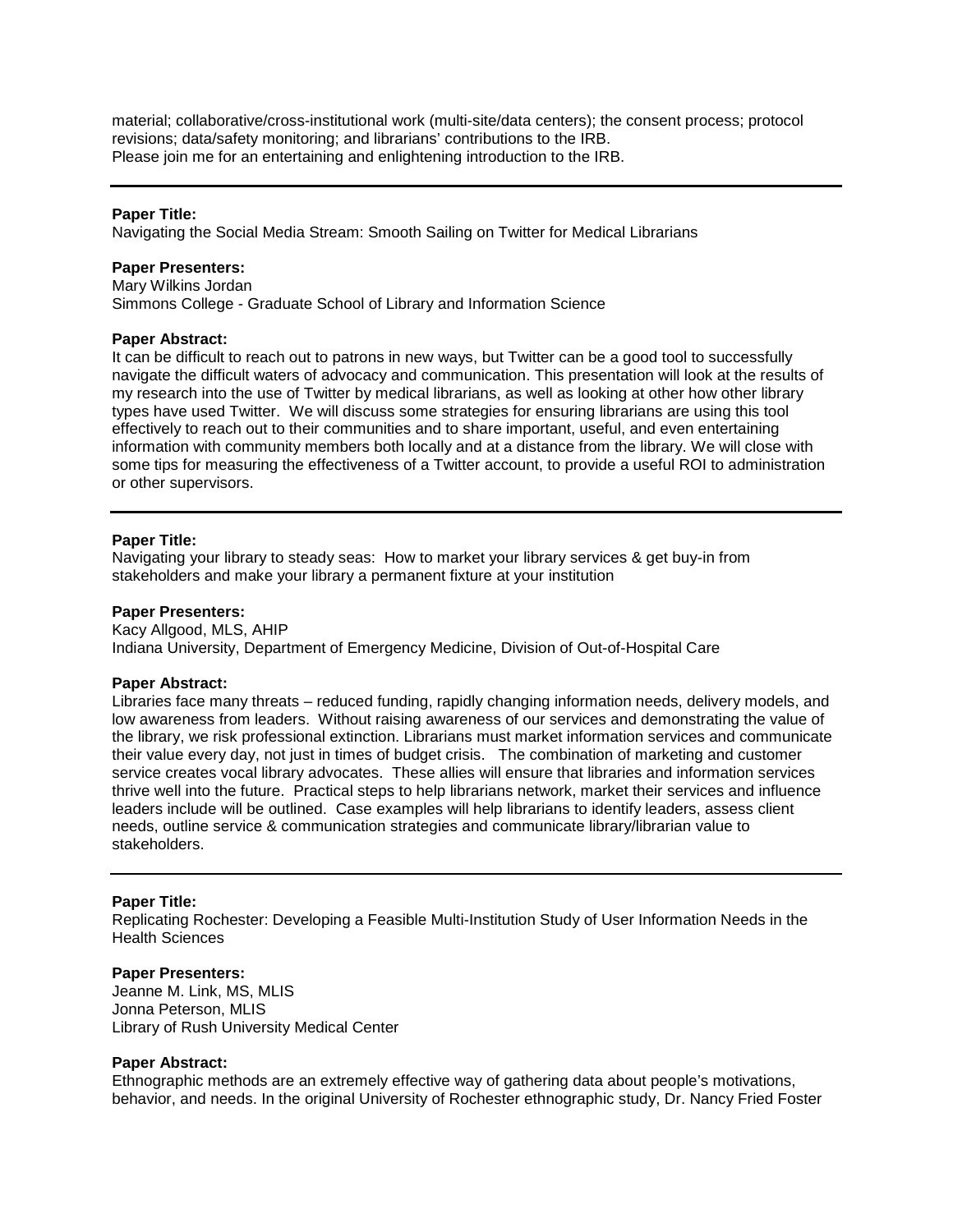and her team explored how undergraduate students gather information. Most research about information seeking behavior in undergraduates is considered too general to be applied specifically to students training to practice clinical medicine. The crucial nature of evidence based medical decision making compels efforts to capture useful data about how clinical information is accessed.

Seven Illinois academic medical libraries explored aspects of planning a collaborative project focused on learning and implementing ethnographic methods with funds awarded by the NN/LM Greater Midwest Region. The objective was to determine the feasibility of successfully implementing ethnographic methods as a group and gathering data applicable to each unique institution as providers of clinical information, with Dr. Foster serving as consultant.

The collaborative nature of this work yielded much more than the means to make an informed decision on what was feasible to study. Directors and staff members cooperatively learned about participatory design; came to consensus on what aspect of user needs should be collectively studied and adapted to a smaller project scope based on realistic funding possibilities. The project, initiated with the vision of one Director, became a model of flexibility as different leaders stepped forward to guide various aspects of the project. Next steps for this project are being planned.

# **Paper Title:**

"Tricked Into Submission: Health Science Librarian's Role in Fighting Predatory Publishing and Spamferences"

## **Paper Presenters:**

Paul Blobaum, Full Professor Governors State University Library

# **Paper Abstract:**

**Objectives:** This paper explores the phenomena of predatory publishing, pseudo-scientific conferences, and vanity press publishers. Should these publications and conference presentations count towards tenure decisions? Are faculty tenure and promotion committees also being fooled? This paper explores the librarian role as gatekeeper, curator, and broker of knowledge. What are the characteristics and danger signs of low quality and predatory publishers? How can librarians promote and support publishing with reputable publishers and help improve manuscript quality?

**Methods:** The Author recently served as the chair of the University Personnel Committee, the tenure and promotion committee at Governors State University, a public university in Illinois, and also has served as chair of the Library Faculty Personnel Committee. Faculty tenure and promotion committees are unprepared for discerning reputable publishers and conferences from predatory, or identifying vanity publications. Examples from predatory and vanity publishing and predatory scholarly conferences will be reviewed and analyzed. The core skill sets needed by librarians who support scholarly and professional publishing, and roles for librarians will be proposed.

**Results:** The extent of the problem is unknown, and impact unclear, but librarians have the resources and skills to ensure access to high quality information. Communities of concern and research are forming around these issues, such as Professor Jeffrey Beall's "Scholarly Open Access" blog. Health Science Librarians are joining other librarians in raising awareness in their communities, and fighting back against predatory publishing practices. A checklist of levels of evidence to establish a journal's quality and legitimacy was developed to assist authors and evaluators.

**Conclusions:** More research is needed. "Buyer Beware" must be our motto, both for librarians making purchasing decisions, authors seeking to publish their work, and credentialing and tenure committees.